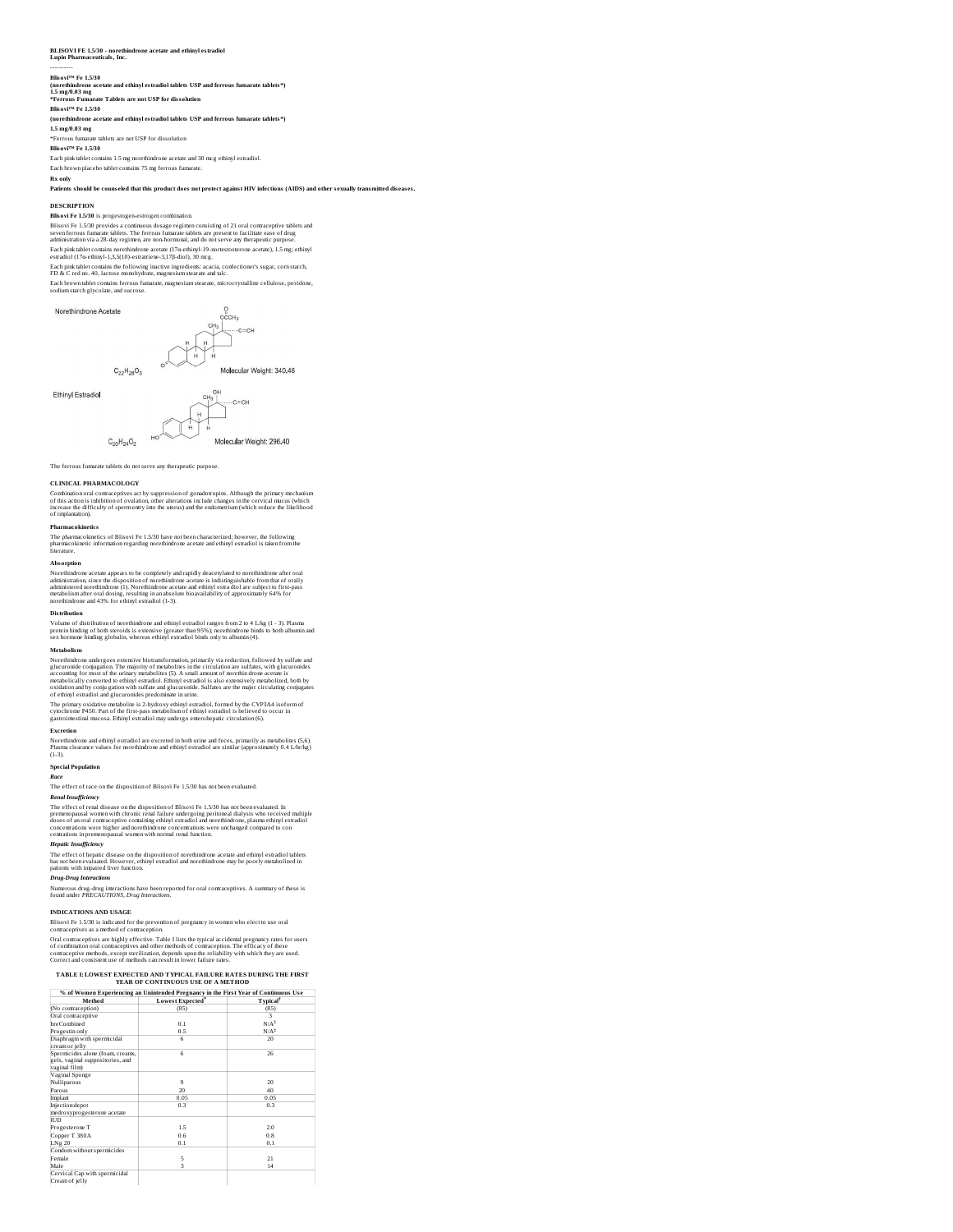| Nulliparous                                                                                               |      | 20   |
|-----------------------------------------------------------------------------------------------------------|------|------|
| Parous                                                                                                    | 26   | 40   |
| Periodic abstinence (all methods)                                                                         | 1-9  | 25   |
| Withdrawal                                                                                                |      | 19   |
| Female sterilization                                                                                      | 0.5  | 0.5  |
| Male sterilization                                                                                        | 0.10 | 0.15 |
| Adapted from RA Hatcher et al, Reference 7.                                                               |      |      |
| * The authors' best guess of the percentage of women expected to experience an accidental pregnancy among |      |      |

The authors' best guess of the percentage of women expected to experience an accidental pregnancy among<br>couples who initiate a method (not necessarily for the first time) and who use it consistently and correctly during<br>th

† ‡ N/A--Data not availableThis term represents "typical" couples who initiate use of a method (not necessarily for the first time), who experience an accidental pregnancy during the first year if they do not stop use for any other reason.

 $\begin{array}{ll} \textbf{CONTR AND} & \textbf{COR} \\ \textbf{Ord} & \textbf{cor} \\ \textbf{Ord} & \textbf{cor} \\ \textbf{Ord} & \textbf{cor} \\ \textbf{4.} & \textbf{C.} \\ \textbf{4.} & \textbf{C.} \\ \textbf{4.} & \textbf{C.} \\ \textbf{5.} & \textbf{C.} \\ \textbf{6.} & \textbf{C.} \\ \textbf{7.} & \textbf{C.} \\ \textbf{8.} & \textbf{C.} \\ \textbf{9.} & \textbf{C.} \\ \textbf{1.} & \textbf{C.} \\ \textbf{1.} & \text$ 

- 
- 
- 
- Carcinoma of the endometrium or other known or suspected estrogen-dependent neoplasia<br>Undiagnosed abnormal genital bleeding<br>Cholestatic jaundice of pregnancy or jaundice with prior pill use<br>Hepatic adenomas or carcinomas<br>H
- 
- 

Known or suspected pregnancy<br>Are receiving Hepatitis C drug combinations containing ombitasvir/paritaprevir/ritonavir, with or<br>without dasabuvir, due to the potential for ALT elevations (see WARNINGS, RISK OF LIVER<br>ENZYME

### **WARNINGS**

e use. This risk increases with age and with heavy smoking (15 or more cigarettes per day) and is quite marked in women over 35 years of age. Women who use oral contraceptives should Cigarette smoking increases the risk of serious cardiovascular side effects from oral contra<br>be strongly advised not to smoke.

The use of oral contraceptives is associated with increased risks of several serious conditions<br>including myocardial infarction, thromboembolism, stroke, hepatic neoplasia, and gallbladder disease,<br>although the risk of ser

## Practitioners prescribing oral contraceptives should be familiar with the following information relating to these risks.

The information contained in this package insert is principally based on studies carried out in patients<br>who used oral contraceptives with higher formulations of estrogens and progestogens than those in<br>common use today. T

Throughout this labeling, epidemiological studies reported are of two types: retrospective or case<br>control studies and prospective or cohort studies. Case control studies provide a measure of the<br>relative risk of a disease

Cohort studies provide a measure of attributable risk, which is the *differenc*e in the incidence of disease<br>between oral contraceptive users and nonusers. The attributable risk does provide information about the<br>actual oc

### **1. Thromboembolic Disorders and Other Vas cular Problems**

## *a. Myocardial Infarction*

An increased risk of myocardial infarction has been autributed to oral contraceptive use. This risk is started<br>primarily in smokers or women with other underlying risk factors for coronary artery disease such as<br>hypertensi  $current$   $ota$ .<br>the age of 30.

Smoking in combination with oral contraceptive use has been shown to contribute substantially to the incidence of myocardial infarctions in women in their mid-thirties or older with smoking accounting for<br>the majority of excets cases (17). Mortality rates associated with circulatory disease have been shown<br>to increase sub

## **TABLE II**

**CIRCULATORY DISEASE MORTALITY RATES PER 100**,**000 WOMAN YEARS BY AGE**, **SMOKING STATUS AND ORAL CONTRACEPTIVE USE**

# ZZ EVER-USERS (NON-SMOKERS) CONTROLS (NON-SMOKERS)<br>EVER-USERS (SMOKERS) CONTROLS (SMOKERS)



Adapted from P.M. Layde and V. Beral, Reference 18

Cral contaceptives may compound the effects of well-known risk factors, such as hypertension, conceptives may compound the effects of vertex and checked and cause all cause all conserved in the street of the conservation o

### *b. Thromboembolism*

An increased risk of thromboembolic and thromboic disease associated with the use of oral<br>contraceptives is well established. Case control studies have found the relative risk of users compared<br>to non-users to be 3 for the

Cohort studies have shown the relative risk to be somewhat lower, about 3 for new cases and about 4.5<br>for new cases requiring hospitalization (31). The risk of thromboembolic disease due to oral<br>contraceptives is not relat

A two- to four-fold increase in relative risks of postoperative thromboembolic complications has been reported with the use of oral contraceptives (15,32). The relative risk of versous thrombosis in women<br>reported with th

C.<br>
Condromovescular Dieteses<br>
Condromovescular experiments and the relative and attributable risks of<br>
coreherovacular events (thrombotic and hemorrhagic strokes), although, in general, the risk is greatest<br>
among older (

In a large study, the relative risk of thrombotic strokes has been shown to range from 3 for<br>normotensive users to 14 for users with severe hypertension (36). The relative risk of themorrhagic<br>stroke is reported to be 1.2

 $d.$  Dose: Related Risks of Voscular Disease from Ord Contraceptives<br>A positive association has been observed between the amount of estrongen and progestogen in oral<br>A positive association has been observed between the am

Minimizing exposure to estrogen and progestogen is in keeping with good principles of therapeutics.<br>For amy particular oral contracep tive, the dosage regimen prescribed should be one which contains the<br>least amount of est

e.<br>There are two suidings which also also approximates the state of this divisor content and the state are two suidings which have shown persistence of trisk of vascular discapate for ever-users of oral disconducting the U (40). However, both st<br>or higher of estrogens.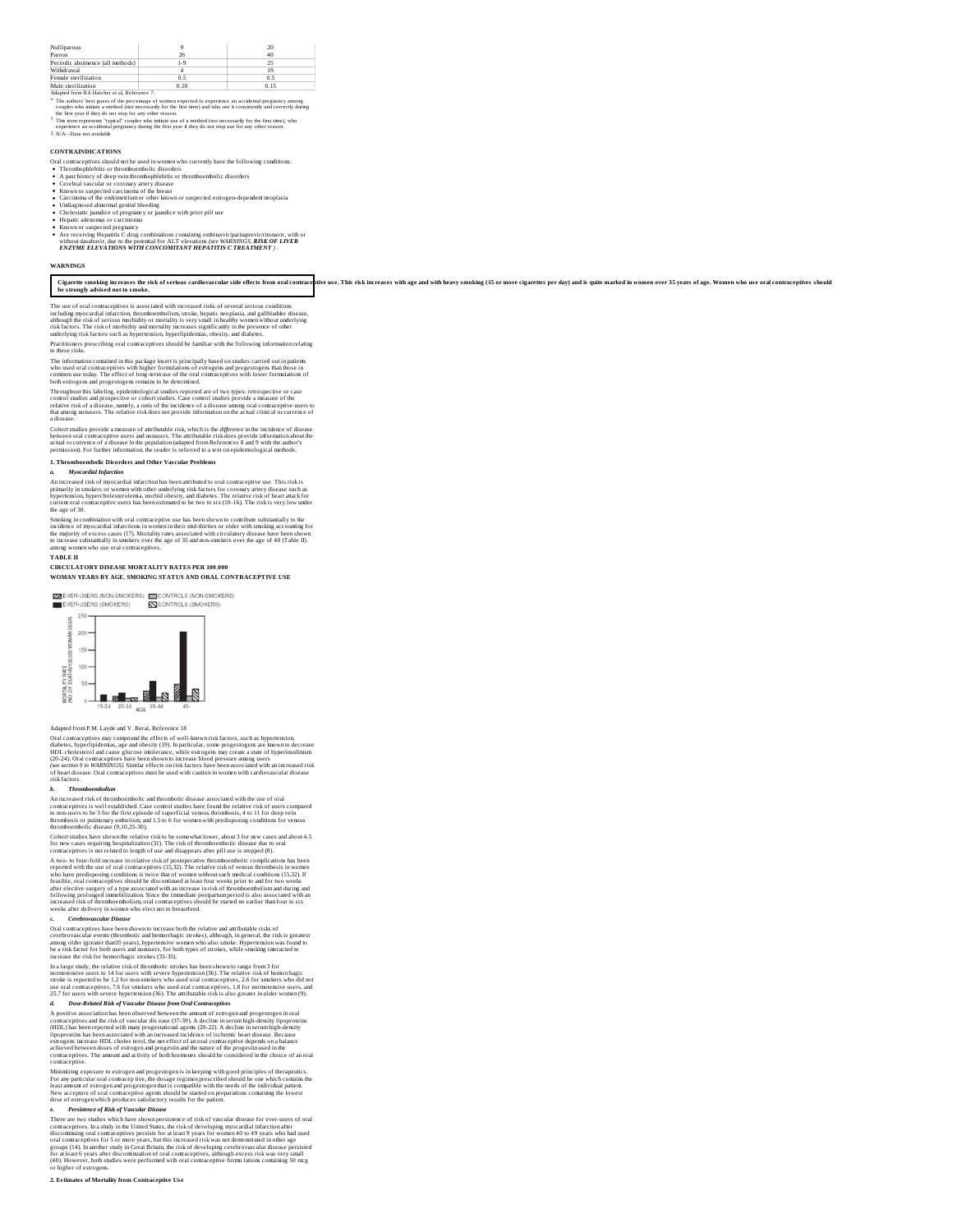One study gathered data from a variety of sources which have estimated the morality rate associated that for the model with different methods of contraception at different ages (Table III). These estimates include the pre

Because of these changes in practice and, also, because of some limited new data which suggest that<br>the risk of cardiovascular disease with the use of oral contraceptives may now be less than previously<br>observed (Porter JB

Obstet Gynecol 1987/7029-232), the Fertility and Matemal Health Drugs Advisory Committee was<br>skeled to review the topic in 1993. The Committee concluded that although cardiovascular disease risks<br>may be increased with ora

Therefore, the Committee recommended that the benefits of oral contraceptive use by healthy non-<br>smoking women over 40 may outweigh the possible risks. Of course, older women, as all women who<br>take oral contraceptives, sho

## TABLE III: ANNUAL NUMBER OF BIRTH-RELATED OR METHOD-RELATED DEATHS<br>ASSOCIATED WITH CONTROL OF FERTILITY PER 100,000 NONSTERILE WOMEN BY

| FERTILITY CONTROL METHOD ACCORDING TO AGE    |          |          |          |          |          |          |
|----------------------------------------------|----------|----------|----------|----------|----------|----------|
| Method of control and<br>outcome             | 15 to 19 | 20 to 24 | 25 to 29 | 30 to 34 | 35 to 39 | 40 to 44 |
| No fertility control<br>methods <sup>*</sup> | 7.0      | 7.4      | 9.1      | 14.8     | 25.7     | 28.2     |
| Oral contraceptives<br>non-smoker†           | 0.3      | 0.5      | 0.9      | 1.9      | 13.8     | 31.6     |
| Oral contraceptives<br>smoker†               | 22       | 34       | 6.6      | 13.5     | 51.1     | 117.2    |
| IUD <sup>†</sup>                             | 0.8      | 0.8      | 1.0      | 1.0      | 1.4      | 1.4      |
| Condom <sup>*</sup>                          | 11       | 1.6      | 0.7      | 0.2      | 0.3      | 0.4      |
| Diaphragm'spermicide <sup>*</sup>            | 1.9      | 12       | 12       | 13       | 22       | 2.8      |
| Periodic abstinence <sup>*</sup>             | 2.5      | 1.6      | 1.6      | 1.7      | 2.9      | 3.6      |
| Adapted from H.W. Orv. Reference 41          |          |          |          |          |          |          |
| " Deaths are birth related                   |          |          |          |          |          |          |
| <sup>†</sup> Deaths are method related       |          |          |          |          |          |          |

## **3. Carcinoma of the Reproductive Organs**

Numerous guide<br>material agrees that a constrained on the incidence of breads, endometrial,<br>moreovisa and cervical cancer in women using oral contraceptives. Most of the studies on hreast cancer<br>and radio constrained the u

In spite of many studies of the relationship between oral contraceptive use and breast and cervical cancers, a<br>cancers, a cause and effect relationship has not been established.

## **4. Hepatic Neoplasia**

Benign hepatic adenomas are associated with oral contraceptive use, although the incidence of benign tumors is rare in the United States.

Indirect calculations have estimated the attributable risk to be in the range of 3.3 cases/100,000 for<br>users, a risk that increases after four or more years of use (55). Rupture of rare, benign, hepatic<br>adenomas may cause

Studies from Britain have shown an increased risk of developing hepatocellular carcinoma (58-60) in<br>long-term (greater than 8 years) oral contraceptive users. However, these cancers are extremely rare in<br>the U.S., and the

## **5. Risk of Liver Enzyme Elevations with Concomitant Hepatitis C Treatment**

During clinical trials with the Hepatitis C combination drug regimes that contains with combination proper limit combination conditions that contains the state of the state and the state and the state and the state and the

### **6. Ocular Lesions**

There have been clinical case reports of retinal thrombosis associated with the use of oral<br>contraceptives. Oral contraceptives should be discontinued if there is unexplained partial or complete<br>loss of vision; onset of pr

**7. Oral Contraceptive Use Before and During Early Pregnancy**<br>Extensive epidemiological studies have revealed no increased risk of birth defects in women who have<br>used oral contraceptives prior to pregnancy (61-63). Studie particularly insofar as cardiac anomalies and limb reduction defects are concerned (61,62,64,65), when taken inadvertently during early pregnancy.

The administration of oral contraceptives to induce withdrawal bleeding should not be used as a test for<br>pregnancy. Oral contraceptives should not be used during pregnancy to treat threatened or habitual<br>abortion.

It is recommended that for any patient who has missed two consecutive periods, pregnancy should be<br>ruled out before continuing oral contraceptive use. If the patient has not adhered to the prescribed<br>schedule, the possibil

## **8. Gallbladder Dis eas e**

Earlier studies have reported an increased lifetime relative risk of gallbladder surgery in users of oral<br>contraceptives and estrogens (66, 67).

More recent studies, however, have shown that the relative risk of developing gallbladder disease<br>among oral contraceptive users may be minimal (68-70). The recent findings of minimal risk may be<br>related to the use of oral

### **9. Carbohydrate and Lipid Metabolic Effects**

Cral contraceptives have been shown to cause glucose into learner an a significant percentage of users<br>(23). Oral contraceptives containing greater than 75 mcg of estrogens cause hyperimalinism, while<br>lower doses of estrog

A small proportion of women will have persistent hypertriglyceridemia while on the pill. As discussed<br>earlier (see WARN/NGS, 1a. and 1d.), changes in serum triglycerides and lipoprotein levels have been<br>reported in oral co

10. Elevated Blood Pressure has been reported in women taking oral contraceptives (74) and this characteristic and the contemporation of the contemporation of the form of the pressure in the line of the pressure of  $(3)$ 

### **11. Headache**

The onset or exacerbation of migraine or development of headache with a new pattern which is recurrent, persistent, or severe requires discontinuation of oral contraceptives and evaluation of the cause.

### **12. Bleeding Irregularities**

Breakdrough bleeding and spoting are sometimes encountered in patients on oral contraceptives,<br>especially during the first three months of tuse. Non-hormonal causes should be considered, and<br>adequate diagnostic measures al

### **PRECAUTIONS**

1. Patients should be counseled that this product does not protect against HIV infection (AIDS)<br>and other sexually transmitted diseases.

## **2. Physical Examination and Follow-Up**

It is good medical practice for all women to have annual history and physical examinations, including<br>women using oral contraceptives.

The physical examination, however, may be deferred until after initiation of oral contraceptives if<br>requested by the woman and judged appropriate by the clinician. The physical examination should<br>include special reference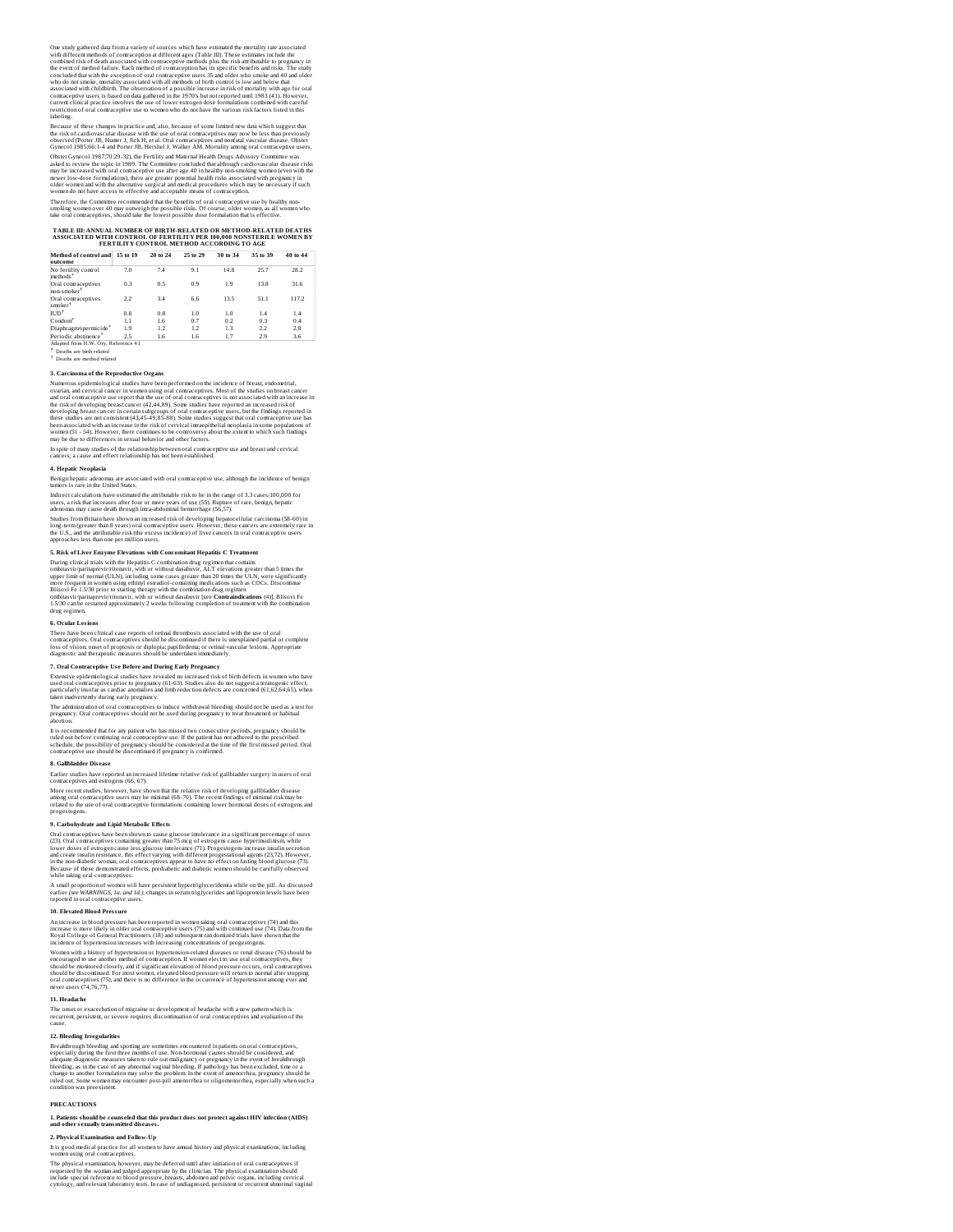bleeding, appropriate measures should be conducted to rule out malignancy. Women with a strong family history of breast cancer or who have breast nodules should be monitored with particular care.

## **3. Lipid Disorders**

Women who are being treated for hyperlipidemia should be followed closely if they elect to use oral<br>contraceptives. Some progestogens may elevate LDL levels and may render the control of<br>hyperlipidemias more difficult.

### **4. Liver Function**

If jaundice develops in any woman receiving such drugs, the medication should be discontinued. Steroid hormones may be poorly metabolized in patients with impaired liver function.

## **5. Fluid Retention**

Oral contraceptives may cause some degree of fluid retention. They should be prescribed with caution,<br>and only with careful monitoring, in patients with conditions which might be aggravated by fluid

### retention. **6. Emotional Disorders**

Women with a history of depression should be carefully observed and the drug discontinued if<br>depression recurs to a serious degree.

**7. Contact Lens es** Contact lens wearers who develop visual changes or changes in lens tolerance should be assessed by

### an ophthalmologist. **8. Drug Interactions**

*Effects of Other Drugs on Oral Contraceptives (78)*

*Rifampin*: Metabolism of both norethindrone and ethinyl estradiol is increased by rifampin. A reduction<br>in contraceptive effectiveness and increased incidence of breakhrough bleeding and menstrual<br>irregularities have been

**Anticonvulsants:** Anticonvulsants such as phenobarbital, phenytoin, and carbamazepine, have been shown<br>to increase the metabolism of ethinyl estradiol and/or norethindrone, which could result in a reduction in<br>contracepti

**Troglitazone:** Administration of troglitazone with an oral contraceptive containing ethinyl estradiol and<br>norethindrone reduced the plasma concentrations of both by approximately 30%, which could result in a<br>reduction in

**Antibiotics:** Pregnancy while taking oral contraceptives has been reported when the oral contraceptives<br>were administered with antimicrobials such as ampicillin, tetracycline, and griseofulvin. However,<br>clinical pharmacok

**Atowsstain**: Coadministration of atoryastain and an oral contraceptive increased AUC values for<br>morehiations and ethinyl estratiol by approximately 30% and 20%, respectively.<br>Concomitant Use with HCV Combinations rotatini

**Other:** Ascorbic acid and acetaminophen may increase plasma ethinyl estradiol concentrations, possibly<br>by inhibition of conjugation. A reduction in contraceptive effectiveness and increased incidence of<br>breakhrough bleedi

Effects of Oral Contraceptives on Other Drugs<br>Cral Contract periodic system is a property constanting entiry estination may inhibit the metabolism of other<br>compounds. Increased plasma concentrations of cyclosporine, predia

- **9.** Interactions with Laboratory Tests<br>  $\mathbf{S}$  and blood components may be affected by oral contraceptives:<br>
1. Increased problim only the stress and blood components may be affected by oral contraceptives:<br>
1. Increas  $_4$ by column or by radioimmunoassay. Free T $_3$ res<br>free T $_4$ concentration is unaltered.
- 
- 
- 
- 6. Glucose tolerance may be decreased.<br>7. Serum folate levels may be depressed by oral contraceptive therapy. This may be of clinical significance i<br>significance if a woman becomes pregnant shortly after discontinuing or

## **10. Carcinogenesis**

See *WARNINGS* se

**11. Pregnancy**

Pregnancy Category X: See *CONTRAINDICATIONS* and *WARNINGS* sections.

## **12. Nursing Mothers**

Small amounts of oral contraceptive steroids have been identified in the milk of nursing mothers, and a<br>few adverse effects on the child have been reported, including jaundice and breast enlargement. In<br>dadition, oral cont

## **13. Pediatric Us e**

Safety and efficacy of Blisovi Fe 1.5/30 have been established in women of reproductive age. Safety<br>and efficacy are expected to be the same for postpubertal adolescents under the age of 16 and for users<br>16 years and older

**INFORMATION FOR PATIENTS** See patient labeling printed belo

**ADVERSE REACTIONS**<br>An increased risk of the following serious adverse reactions has been associated with the use of oral contraceptives *(see WARNINGS section):*<br>• Thrombophlebitis<br>• Thrombophlebitis

- 
- Arterial thromboembolism
- 
- Pulmonary embolism<br>Myocardial infarction<br>Cerebral hemorrhage<br>Cerebral thrombosis
- 
- 
- 

Hypertension<br>Gallbladder disease<br>Hepatic adenomas or benign liver tumors

## There is evidence of an association between the following conditions and the use of oral<br>contraceptives, although additional confirmatory studies are needed:

Mesenteric thrombosis Retinal thrombosis

The following adverse reactions have been reported in patients receiving oral contraceptives and are<br>believed to be drug-related: Nausea Vomiting and are Nausea Vomiting Vomiting<br>• Vomiting

- 
- Gastrointestinal symptoms (such as abdominal cramps and bloating)<br>Breakthrough bleeding
- 
- Spotting Change in menstrual flow Amenorrhea Temporary infertility after discontinuation of treatment
- 
- Edema<br>Melasma which may persist<br>Breast changes: tenderness, enlargement, secretion
- 
- 
- Change in weight (increase or decrease)<br>Change in cervical erosion and secretion<br>Diminution in lactation when given immediately postpartum<br>Cholestatic jaundice
- 
- 
- 
- 
- Migraine<br>Rash (allergic)<br>Mental depression<br>Reduced tolerance to carbohydrates<br>Vaginal candidiasis<br>Change in corneal curvature (steepening)<br>Intolerance to contact lenses

# The following adverse reactions have been reported in users of oral contraceptives and the association<br>has been neither confirmed nor refuted:<br>• Pre-menstrual syndrome

- Cataracts
- 
- Changes in appetite<br>Cystitis-like syndrome<br>Headache<br>Nervousness<br>Dizziness
- 
- 
- Hirsutism Loss of scalp hair
- 
- Erythema multiforme Erythema nodosum Hemorrhagic eruption Vaginitis Porphyria
- 
- Impaired renal function Hemolytic uremic syndrome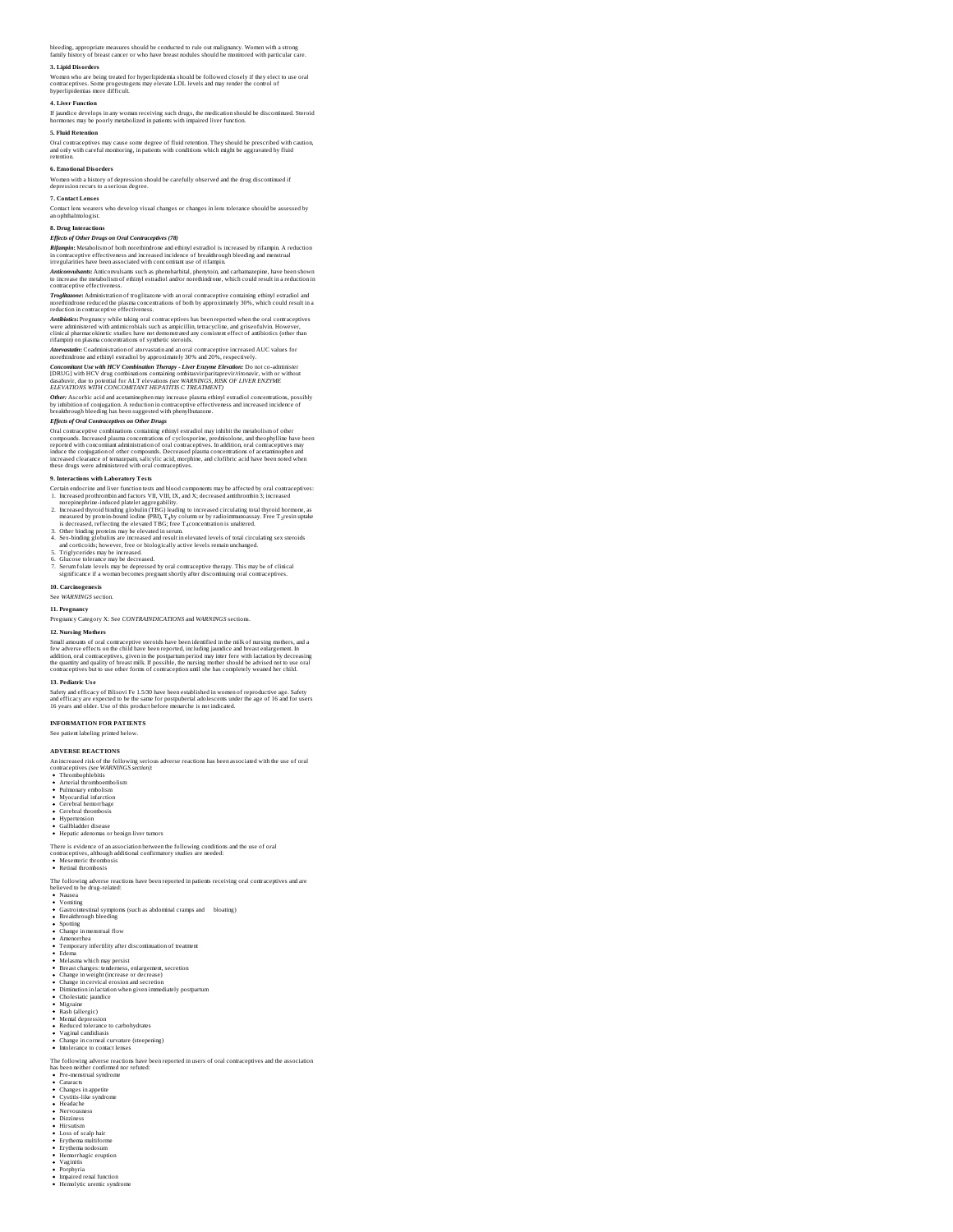- Budd-Chiari syndrome
- Acne Changes in libido Colitis
- 

## **OVERDOSAGE**

Serious ill effects have not been reported following acute ingestion of large doses of oral<br>contraceptives by young children. Overdosage may cause nausea, and withdrawal bleeding may occur in

## **NON-CONTRACEPTIVE HEALTH BENEFITS**

NON-CONTRACEPTIVE HEALTH BENEFITS<br>The following mon-contraceptive health benefits related to the use of oral contraceptives are supported<br>the following mon-contraceptive health benefits related to the set of calculations c

Effects related to inhibition of ovulation: Decreased incidence of functional ovarian cysts Decreased incidence of ectopic pregnancies

Effects from long-term use:<br>  $\bullet$  Decreased incidence of fibroadenoms and fibrocystic disease of the breast<br>  $\bullet$  Decreased incidence of acute pelvic inflammatory disease<br>  $\bullet$  Decreased incidence of endometrial cancer<br>

**DOSAGE AND ADMINISTRATION**

The blister has been designed to make oral contraceptive dosing as easy and as convenient as possible.<br>The tablets are arranged in four rows of seven tablets each, with the days of the week appearing on the<br>blister above t

**Note:** Each blister has been preprinted with the days of the week, starting with Sunday, to facilitate a<br>Sunday-Sunt regimen. Six different day labels strips have been provided with the Deailed Patient &<br>Brief Summary Pat

**Important:** The patient should be instructed to use an additional method of protection until after the first<br>week of administration in the initial cycle when utilizing the Sunday-Start regimen.

## The possibility of ovulation and conception prior to initiation of use should be considered.

**Dosage and Administration for 28-Day Dosage Regimen** To achieve maximum contraceptive effectiveness, Blisovi Fe 1.5/30 should be taken exactly as directed and at intervals not exceeding 24 hours.

Blisovi Fe 1.5/30 provides a continuous administration regimen consisting of 21 **pink** tablets of Blisovi<br>Fe 1.5/30 and 7 **brown** mon-hormore containing tablets of ferrous fumante. The ferrous fumante tablets<br>the rapeutic

1. Sunday-Start Regimen: The patient begins taking the first pink tablet from the top row of the<br>bilister (abeled Sunday) on the first Sunday after menstual flow begins. When menstual flow begins on<br>Sunday, the first plank

2. Day-1 Start Regiment: The first day of menstual flow is Day 1. The paired place seles.<br>
2. Day-1 Start Regiment The first day of menstual flow is Day 1. The paired place schemes the start starting one phik table daily,

Tablets should be taken regularly with a meal or at bedtime. It should be stressed that efficacy of<br>medication depends on strict adherence to the dosage schedule.

### **Special Notes on Administration**

Menstruation usually begins two or three days, but may begin as late as the fourth of fifth day, after the<br>b**rown** tablets have been started. In any event, the next course of tablets should be started without<br>interruption.

### If the patient forgets to take one or more **pink** tablets, the following is suggested:

**One** tablet is missed

## take tablet as soon as remembered take next tablet at the regular time

**Two** consecutive tablets are missed (week 1 or week 2)

take**two** tablets as soon as remembered<br>take**two** tablets the next day<br>use another birth control method for seven days following the missed tablets

### **Two** consecutive tablets are missed (week 3)

Sunday-Start Regimen:<br>● takeone tablet daily until Sunday<br>● discard remaining tablets<br>● start new pack of tablets immediately (Sunday)<br>● use another birth control method for seven days following the missed tablets<br>● use a

## **Day-1 Start Regimen**:

discard remaining tablets start new pack of tablets that same day use another birth control method for seven days following the missed tablets

**Three** (or more) consecutive tablets are missed

## **Sunday-Start Regimen**: take**one** tablet daily until Sunday

# discard remaining tablets<br>start new pack of tablets immediately (Sunday)<br>use another birth control method for seven days following the missed tablets

## **Day-1 Start Regimen:<br>• discard remaining tablets**

start new pack of tablets that same day<br>use another birth control method for seven days following the missed tablets

The possibility of ovulation occurring increases with each successive day that schedule**d pink** tablets<br>are missed, While there is little likelihood of ovulation occurring if only one **pink** tablet is missed, the<br>possibili

If the patient forgets to take any of the seven brown tablets in week four, those brown tablets that were<br>missed are discarded and one brown tablet is taken each day until the pack is empty. A back-up birth<br>control method

In the rare case of bleeding which resembles menstruation, the patient should be advised to discontinue<br>medication and then begin taking tablets from a new blister on the next Sunday or the first day (Day-1),<br>depending on

**Us e of Oral Contraceptives in the Event of a Miss ed Menstrual Period:**

1. If the patient has not adhered to the prescribed dosage regimen, the possibility of pregnancy should be considered after the first missed period and oral contraceptives should be withheld until pregnancy has been ruled out.

2. If the patient has adhered to the prescribed regimen and misses two consecutive periods, pregnancy should be ruled out before continuing the contraceptive regimen.

After several months on treatment, bleeding may be reduced to a point of virtual absence. This reduced flow may occur as a result of medication, in which event it is not indicative of pregnancy.

**HOW SUPPLIED**<br>and ferrous fumatate tablets) (norethindrone acetate and ethinyl estradiol tablets USP, 1.5 mg/0.03 mg;<br>and ferrous fumatate tablets) are available in a blister (NDC 68180-866-71) containing 28 tablets<br>packe 866-73).

- Each blister contains 28 tablets, as follows:<br>• 21 pink coloured, round flat face beveled edged tablets, each containing 1.5 mg norethindrone<br>• acetate and 0.03 mg ethinyl estradiol, debossed with "LU" on one side and
- side.<br>7 brown mottled, round, flat face beveled edged tablets debossed with "LU" on one side and<br>"M22" on the other side. Each brown tablet contains 75 mg ferrous furnarate.The ferrous<br>furnarate tables are present to facil
- Store at 25°C (77°F); excursions permitted to 15 to 30°C (59 to 86°F) [see USP Controlled Room Temperature].

## **REFERENCES**

- 1. Back DJ, Breckernidge AM, Crawford FE, Mclver FM, Crme ML'E, Rove PH and Smith E: Kineits of norethindrone in women II. Single-dose kinetics. Clin Pharmacol Ther 1978; 24:448-453.<br>2. Humpel M, Nieuwober B, Wendt H and S
-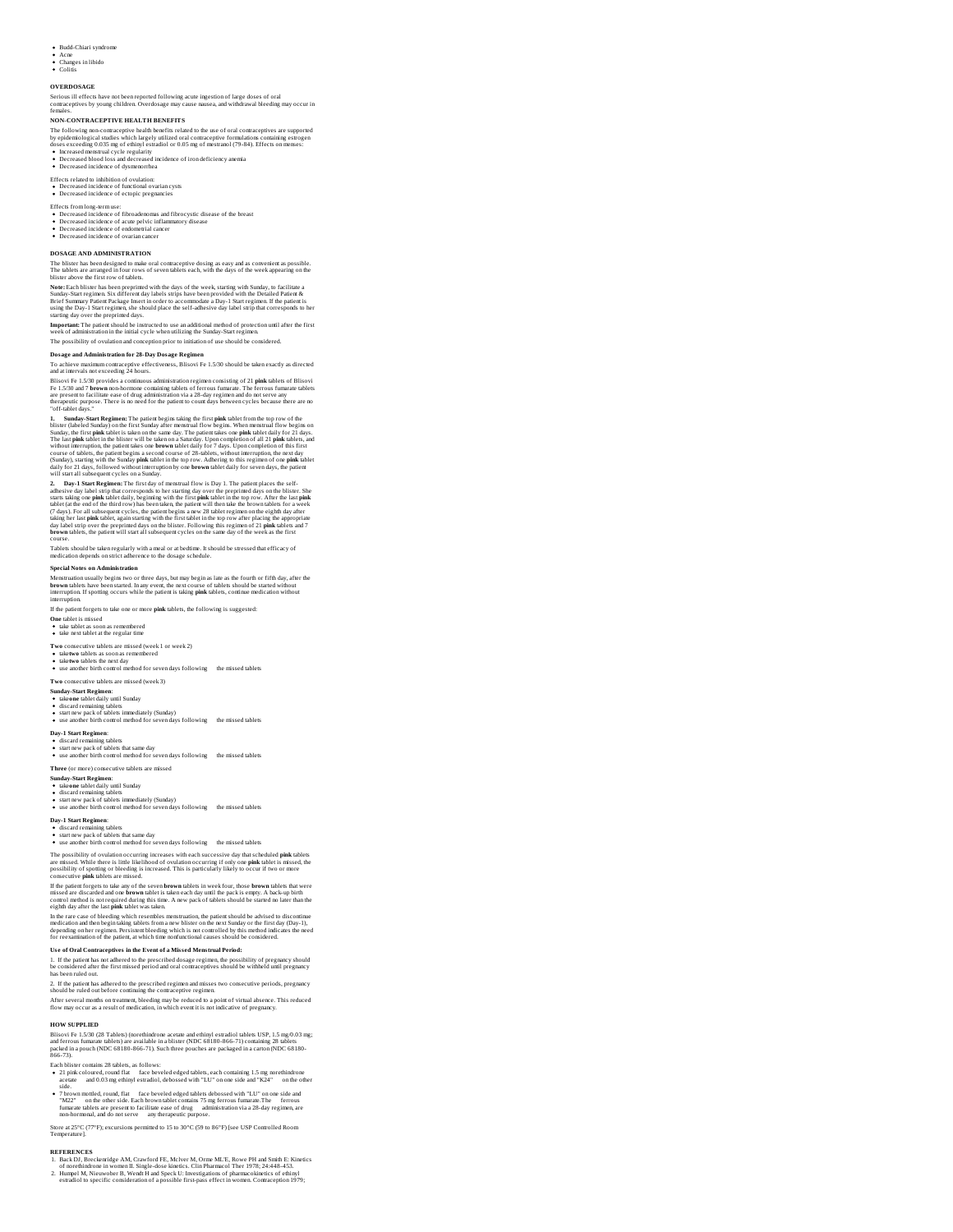- 19:421-432.<br>3. Back DJ, Breckenridge AM, Crawford FE, Maclver M, Orme ML'E, Rowe PH and Watts MJ. An investigation of the pharmacokinetics of ethinyl estradiol in women using radioimmunoassay.<br>Contraception 1979;20:263-273
- 
- 4. Hammond GL, Lahteermaki PLA, Lahteermaki P and Luukkainen T. Distribution and percentages of<br>mor-protein bound contraceptive steroids in human serum. J Steriod Biochem 1982;17:375-380.<br>5. Fotherby K. Pharmacokinetics an
- 126. 6. Goldzieher JW. Pharmacokinetics and metabolism of ethinyl estrogens, in Pharmacology of the contraceptive steroids, Goldzieher JW, Fotherby K (eds), Raven Press Ltd., New York, 1994: 127-
- 151.<br>7. Hatc 7. Hatcher RA, et al. 1998. Contraceptive Technology, Seventeenth Edition. New York: Irvington
- Publishers. 8. Stadel, B.V.: Oral contraceptives and cardiovascular disease. (Pt. 1). *New England Journal of Medicine*, 305:612-618, 1981.
- 9. Stadel, B.V.: Oral contraceptives and cardiovascular disease. (Pt. 2). *New England Journal of Medicine*, 305:672-677, 1981.
- 
- 10. Adam, S.A., and M. Thorogood. Oral contraception and myocardial inferction revisions: The effects of the weap results and prescribing patterns. Brit. A Obtate, and GWnet, 1883-1845, 1981.<br>
11. Adams, 1., and W.H. Huma
- 
- 
- 
- 
- 
- 
- 
- 
- oral contraceptive use on women in the United States. J.A.M.A., 253.1339-1342, 1987.<br>13. Layde, P.M., and V. Beral: Further analyses of mortality in oral contraceptive users: Royal College<br>General Practitioners' Oral Corr
- 
- 
- 23. Wynn, V., and I. Godsland: Effects of oral contraceptives on carbohydrate metabolism:<br>*J. Reprod. Medicine*, 31 (9)(Supplement):892-897, 1986.<br>24. LaRosa, J.C.: Atherosclerotic risk factors in cardiovascular disease.
- 
- 25. Imran, W.H., and M.P. Vessey: Investigations of death from pulmonary, coronary, and cerebral<br>thrombosis and embolism in women of child-bearing age. Brit. Med. J., 2(5599): 193-199, 1966.<br>26. Maguire, M.G., J. Tonascia,
- 1979. 27. Pettiti, D.B., J. Wingerd, F. Pellegrin, and S. Ramacharan: Risk of vascular disease in women:
- Smoking, oral contraceptives, monoturineeptive estrogens, and other factors. J.A.M.A., 242:1150-<br>
1154, 1979.<br>
28. Vessey, M.P., and R. Doll: Investigation of relation between use of oral contraceptives and<br>
thromboenholi
- 
- 
- 
- 
- 
- 33. Collaborative Group for the study of stroke in young women Oral contraception and increased risk<br>of cerebral ischemia or thrombosis. *N.E.J.M.*, 288:871-878, 1973.<br>At Petiti, D.B., and J. Wingerth: Use of oral contrac
- 
- 36. Collaborative Group for the study of stroke in young women: Oral contraceptives and stroke in<br>- young women: Associated risk factors. J.A.M.A., 231:718-722, 1975.<br>37. Inman, W.H., M.P. Vessey, B. Westerholm, and A. Eng
- 
- 
- 
- 
- 
- seroial contraceptives. A report to the Committee on Safety of Drugs. Brit. Med. J.,<br>2020-2031-001, 1970.<br>2020-2031-001, The correspondence and contraceptives and committed as a seroial contract reactions<br>Societies with o
- 
- 
- 
- 44 Paul,  $\zeta$ , D.C., Suegg, G.F.S., Spears, and J.M. Kaldor: Oral contraceptives and breast cancer: A<br>st5. Niller, D.R., L.R.Gorsberg, D.W. Kanfuran, D. Schotterield, P.D. Stollery, and S. Napiro: Direct Content Care car
- 
- 
- 
- 
- 51. Ory, H., Z. Naib, S.B. Conger, R.A. Hatcher, and C.W. Tyler: Contract<br>prive choice and prevalence of the control of the state of the state<br>of the control of the state of the state of the contract of the control of<br>the
- 
- 54. WHO Collaborative Study of Neoplasia and Steroid Contraceptives: Invasive cervical cancer and combined oral contraceptives. *Brit. Med. J.*, 290:961-965, 1985. 55. Rooks, J.B., H.W. Ory, K.G. Ishak, L.T. Strauss, J.R. Greenspan, A.P. Hill, and C.W. Tyler:
- Epidemiology of hepatocellular adenoma: The role of oral contraceptive use. J.A.M.A, 242:644-56. Bein, N.N.,and H.S. Goldkmith: Recurrent massive hermurks from benings hepatic musrs;<br>
57. Bein, N.N.,and H.S. Goldkmith: Re
- 
- 
- 
- 
- 
- 
- 
- 
- 
- 62. Savolainen, E., E. Sakela, and L. Saeren. Teratogette hazards of oral contraceptives analyzed in a midonal malformation register. Amer. J. Obstet Gynec, 140:521-524, 1981. Amer. Amer. J. D. Saeren, D. Amer. Amer. 2. A
- 
- 68 Layde, P.M., M.P. Vessey, and D. Yeats: Risk of gallbladder tiseases: A cohort study of young<br>women attending family planning clinics. *I. of Epidemiol. and Comm. Health*, 16: 274-278, 1982.<br>
9.89. Rome Croup for the Ep
- 
- 1986.<br>21. Wynn, V., P.W. Adams, I.F. Godsland, J. Melrose, R. Niththyananthan, N.W. Oakley, and A. Seedj:<br>Comparison of effects of different combined oral-contraceptive formulations on carbohydrate and<br>lipid metabolism. *L*
- 72. Wynn, V.: Effect of progesterone and progestins on carbohydrate metabolism. In Progesterone and Progestin. Edited by C.W. Bardin, E. Milgrom, P. Mauvis-Jarvis. New York, *Raven Press*, pp. 395-
- 
- 4 10, 1983.<br>
23. Perlman, J.A., R. G. Roussell-Briefel, T.M. Ezzaii, and G. Lieberknecht: Oral glucose tolerance and<br>
the potency of oral contraceptive progestogens. J. Chronic Dis, 38:857-864, 1985.<br>
24. Royal College of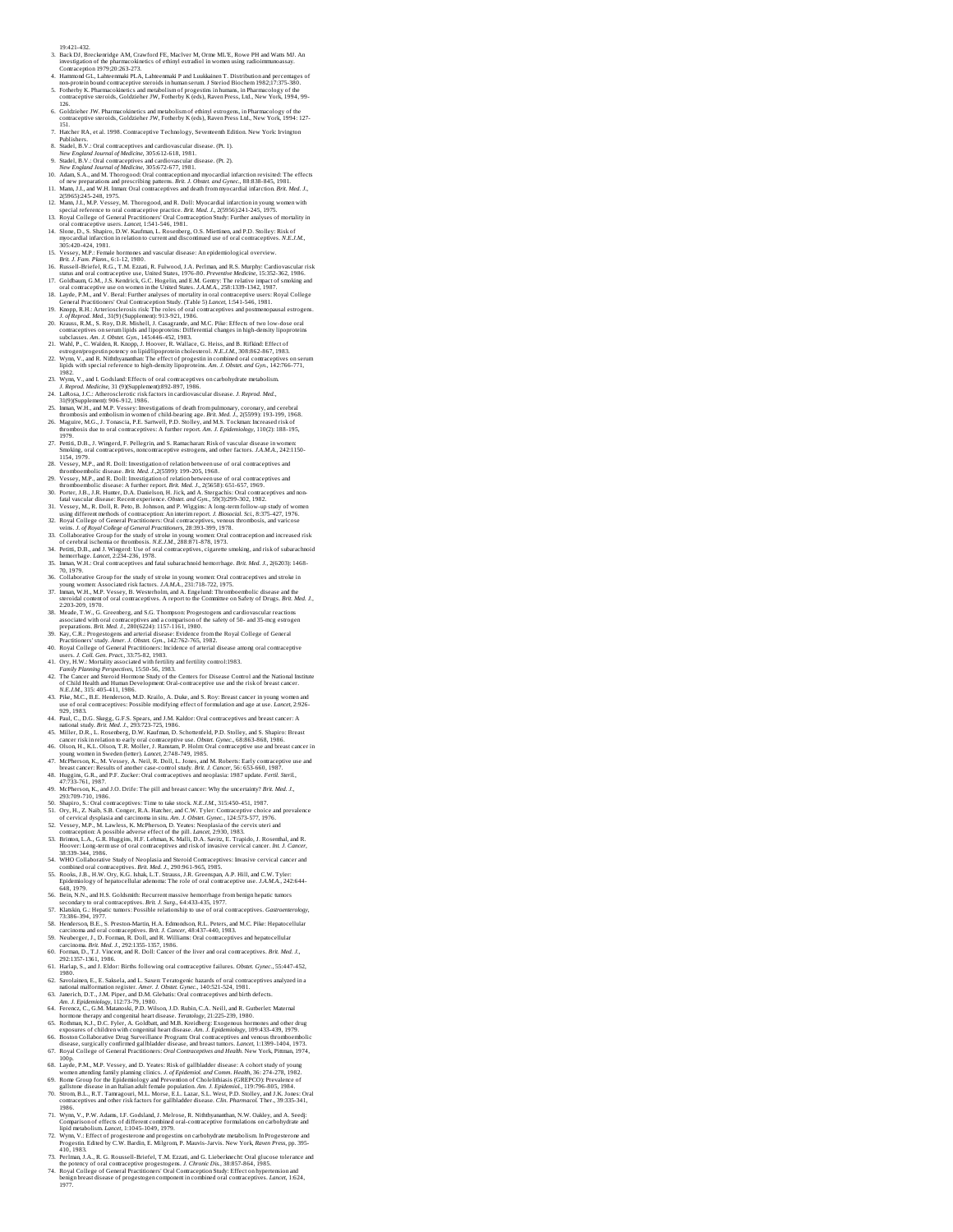- 
- 
- 75. Fisch, I.R., and J. Frank-Oral contraceptives and blood pressure. J.A.M.A., 237:2499-2503, 1977.<br>
76. Largel, A.J.: Oral contraceptive induced hypertension: Nine years later. Amer. J. Obstet Gynecol.<br>
126:141-147, 197
- 
- 
- 
- 
- 
- Fam. Plann. Perspectives, 14:182-184, 1982.<br>84. Ory, H.W., J.D. Forrest, and R. Lincoln: Making Choices: Evaluating the health risks and benefits of<br>birth control methods. New York, The Alan Guttmacher Institute, p. 1, 198
- 85. Miller, D.R., L. Rosenberg, D.W. Kaufman, P. Stolley, M.E. Warshauer, and S. Shapiro: Breast cancer before age 45 and oral contraceptive use: new findings. *Am. J. Epidemiol.*, 129:269-280,
- 1989. 86. Kay, C.R., and P.C. Hannaford: Breast cancer and the pill: a further report from the Royal College of General Practitioners Oral Contraception Study. *Br. J. Cancer*, 58:675-680, 1988. 87. Stadel, B.V., S. Lai, J.J. Schlesselman, and P. Murray: Oral contraceptives and premenopausal breast cancer in nulliparous women. *Contraception*, 38:287-299, 1988. 88. UK National Case--Control Study Group: Oral contraceptive use and breast cancer risk in young women. *Lancet*, 973-982, 1989. 89. Romieu, I., W.C. Willett, G.A. Colditz, M.J. Stampfer, B. Rosner, C.H. Hennekens, and F.E. Speizer: Prospective study of oral contraceptive use and risk of breast cancer in women. *J. Natl. Cancer Inst.*, 81:1313-1321, 1989.
- 
- 

Distributed by:

**Lupin Pharmaceuticals**, **Inc.** more, Maryland 21202

United States Manufactured by:

**Lupin Limited**

mpur (M.P.) – 454 775

INDIA Revised: August 2019 ID#: 255576

**Blisovi™ Fe 1.5/30**

## **(norethindrone acetate and ethinyl estradiol tablets USP and ferrous fumarate tablets\*)**

## **1.5 mg/0.03 mg**

\*Ferrous fumarate tablets are not USP for dissolution

The patient labeling for oral contraceptive drug products is set forth below:<br>This product (like all oral contraceptives) is intended to prevent pregnancy. It does not protect against HIV infection (AIDS)<br>and other sexuall

### **BRIEF SUMMARY PATIENT PACKAGE INSERT**

Oral contraceptives, also known as "birth control pills" or "the pill," are taken to prevent pregnancy and,<br>when taken correctly, have a failure rate of about 1% per year when used viribout missing any pills. The<br>pytical f

For the majority of women, oral contraceptives can be taken safely. But there are some women who are<br>at high risk of developing certain serious diseases that can be life-threatening or may cause temporary<br>or permanent disa

you:<br>• Have high blood pressure, diabetes, high cholesterol<br>• Have or have had clotting disorders, heart attack, stroke, angina pectoris, cancer of the breast or<br>sex organs, jaundice, or malignant or benign liver tumors.

uld not take the pill if you suspect you are pregnant or have unexplained vag

Cigarette smoking increases the risk of serious cardiovascular side effects from oral contraceptive use. This risk increases with age and with heavy smoking (15 or more cigarettes per day) and is quite marked in women over

Mostside effects of the pill are not serious. The most common side effects are nausea, vomiting,<br>bleeding between menstrual periods, weight gain, breast tenderness, and difficulty wearing contact<br>lenses. These side effects

The serious side effects of the pill occur way inferge<br>uprough, especially if you are in good health and are poundly so<br>pump. However, you should know that the following medical conditions have been associated with or<br> $\sim$ 

The sympones associated with these serious side effects are discussed in the detailed leaflet given to<br>you with your supply of pills. Notify your doctor or health care provider if you notice any unusual<br>physical disturbanc

Most of the studies to date on breast cancer and pill use have found no increase in the risk of developing breast cancer, although some studies have reported an increased risk of developing breast<br>cancer in certain groups of women. However, some studies have found an increase in the risk of<br>developing cancer of the c

Taking the pill provides some important non-contraceptive henefits. These include less painful comparison the limit means the mean the state of the state and the limit of the state of the state of the state of the state of

## This product (like all oral contraceptives) is intended to prevent pregnancy. It does not protect against transmission of HIV (AIDS) and other sexually transmitted diseases such as chlamydia,<br>genital herpes, genital warts,

**INSTRUCTIONS TO PATIENT**

**Blister:**<br>The Blisovi Fe 1.5:00 blister has been designed to make oral contraceptive dosing as easy and as<br>convenient as possible. The tablets are arranged in four rows of seven tablets each, with the days of the<br>week app

Each **pink** tablet contains 1.5 mg norethindrone acetate and 30 mcg ethinyl estradiol.<br>Each **brown** tablet contains 75 mg ferrous fumarate, and is intended to help you remember to take the<br>tablets correctly. These brown ta

### **DIRECTIONS**

To remove a tablet, press down on it with your thumb or finger. The tablet will drop through the back of<br>the blister. Do not press on the tablet with your thumbnail, fingernail, or any other sharp object. **HOW TO TAKE THE PILL**

### Г **IMPORTANT POINTS TO REMEMBER**

BEFORE YOU START TAKING YOUR PILLS:

1. BE SURE TO READ THESE DIRECTIONS • Before you start taking your pills

• Anytime you are not sure what to do

2. THE RIGHT WAY TO TAKE THE PILL IS TO TAKE ONE PILL EVERY DAY AT THE SAME<br>TIME. If you miss pills you could get pregnant.<br>This includes starting the pack late. The more pills you miss, the more likely you are to get preg 3. MANY WOMEN HAVE SPOTTING OR LIGHT BLEEDING, OR MAY FEEL SICK TO THEIR<br>STOMACH DURING THE FIRST 1-3 PACKS OF PILLS. If you do have spotting or light bleeding or<br>feel sick to your stomach, do not stop taking the pill. The

4. MISSING PILLS CAN ALSO CAUSE SPOTTING OR LIGHT BLEEDING, even when you make up these missed pills. On the days you take 2 pills to make up for missed pills, you could also feel a little

sick to your stomach.<br>IS. IF YOU HAVE VOMITING OR DIARRHEA, for any reason, or IF YOU TAKE SOME<br>MEDICINES, including some antibiotics, your birth control pills may not work as well. Use a back-up<br>birth control method (such

6. IF YOU HAVE TROUBLE REMEMBERING TO TAKE THE PILL, talk to your doctor or clinic about how to make pill-taking easier or about using another method of birth control.

7. IF YOU HAVE ANY QUESTIONS OR ARE UNSURE ABOUT THE INFORMATION IN THIS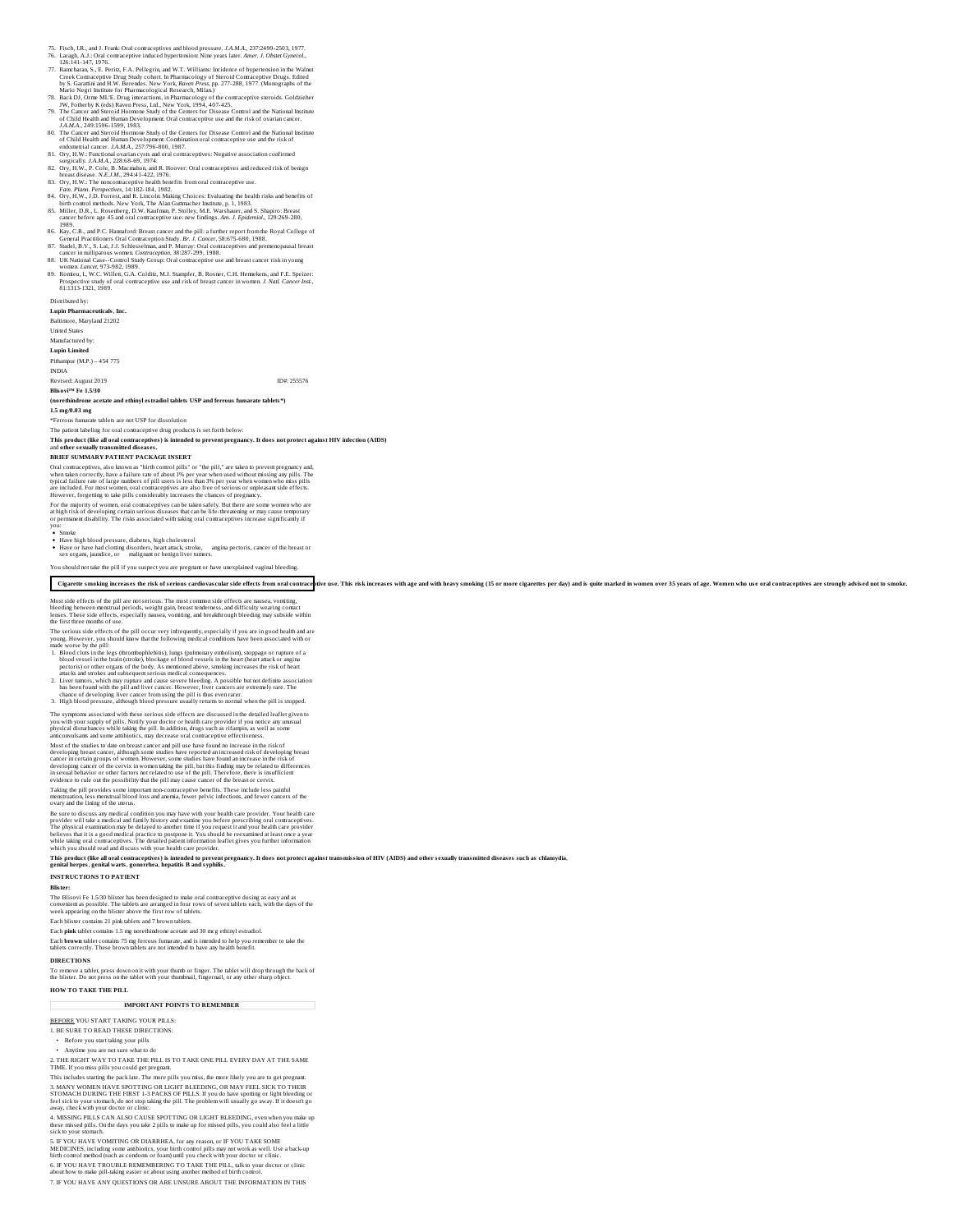### $\Gamma$ **BEFORE YOU START TAKING YOUR PILLS**

- DECIDE WHAT TIME OF DAY YOU WANT TO TAKE YOUR PILL. It is impo
- at about the same time every day. 2. LOOK AT YOUR PILL PACK TO SEE IF IT HAS 28 PILLS:
- The <u>28-Day pill pack</u> has 21 "active" pink pills (with hormones) to take for 3 weeks, followed by 1<br>week of reminder brown pills (without hormones).
- 3. ALSO FIND:
- 1) where on the pack to start taking pills,
- 2) in what order to take the pills (follow the arrows), and.
- 3) the week numbers as shown in the following picture:



### For use of day labels, see **WHEN TO START THE FIRST PACK OF PILLS** below.

4. BE SURE YOU HAVE READY AT ALL TIMES:<br>ANOTHER KIND OF BIRTH CONTROL (such as condoms or foam) to use as a back-up in case you

miss pills.<br>An EXTRA, FULL PILL PACK.

## **WHEN TO START THE FIRST PACK OF PILLS**

You have a choice of which day to start taking your first pack of pills. Decide with your doctor or<br>clinic which is the best day for you. Pick a time of day which will be easy to remember. **DAY-1 START:**

1. Pick the day label strip that starts with the first day of your period. (This is the day you start bleeding<br>bleeding or spotting, even if it is almost midnight when the bleeding begins.) 2. Place the day label strip on the blister over the area that has the days of the week (starting with Sunday) printed on the blister.

3. Take the first "active" pink pill of the first pack during the first 24 hours of your period. 4. You will not need to use a back-up method of birth control, since you are starting the pill at the beginning of your period.

**SUNDAY START:**

1. Take the first "active" pink pill of the first pack on the <u>Sunday after your period starts</u>, even if<br>you are still bleeding. If your period begins on Sunday, start the pack that same day.

2. U<u>se another method of birth control</u> as a back-up method if you have sex anytime from the<br>Sunday you start your first pack until the next Sunday (7 days). Condoms or foam are good back-up<br>methods of birth control.

## **WHAT TO DO DURING THE MONTH**

**1. TAKE ONE PILL AT THE SAME TIME EVERY DAY UNTIL THE PACK IS EMPTY.**

Do not skip pills even if you are spotting or bleeding between monthly periods or feel sick to your<br>stomach (nausea). Do not skip pills even if you do not have sex very often.

**2. WHEN YOU FINISH A PACK OR SWITCH YOUR BRAND OF PILLS:** 28 **pills:** Start the next pack on the day after your last "reminder" pill. Do not wait any days b

### packs.

Ē

**WHAT TO DO IF YOU MISS PILLS**

### If you **MISS 1** pink "active" pill:

1. Take it as soon as you remember. Take the next pill at your regular time. This means you may take 2 pills in 1 day.

2. You do not need to use a back-up birth control method if you have sex.

If you **MISS 2** pink "active" pills in a row in **WEEK 1 OR WEEK 2**of your pack: 1. Take 2 pills on the day you remember and 2 pills the next day.

2. Then take 1 pill a day until you finish the pack.

3. You COULD GET PREGNANT if you have sex in the <u>7 days</u> after you miss pills. You MUST use<br>another birth control method (such as condoms or foam) as a back-up method of birth control until you<br>have taken a pink "active"

### If you **MISS 2** pink "active" pills in a row in **THE 3rd WEEK:** 1. **If you are a Day-1 Starter:**

THROW OUT the rest of the pill pack and start a new pack that same day.

### **If you are a Sunday Starter:**

Keep taking 1 pill every day until Sunday. On Sunday, THROW OUT the rest of the pack and start a new pack of pills that same day.

2.<br>
2. You may on thave your period this month, but this is expected. However, if you mass your period<br>
2.months in a row, call your doctor or clinic because you might be pregnant.<br>
3. You COULD GET PREGNANT if you have se

1. **If you are a Day-1 Starter:** THROW OUT the rest of the pill pack and start a new pack that same day.

## **If you are a Sunday Starter.**

Keep taking 1 pill every day until Sunday. On Sunday, THROW OUT the rest of the pack and start a new pack of pills that same day.

2.<br>2. Tou may not have your period this month, but this is expected. However, if you miss your period<br>2. months in a row, call your doctor or clinic because you might be pregnant.<br>3. You COULD GET PREGNANT if you have sex

### **A REMINDER FOR THOSE ON 28-DAY PACKS:**

IF YOU FORGET ANY OF THE 7 BROWN "REMINDER" PILLS IN WEEK 4:

THROW AWAY THE PILLS YOU MISSED. KEEP TAKING 1 PILL EACH DAY UNTIL THE PACK IS EMPTY.

YOU DO NOT NEED A BACK-UP METHOD.

## **FINALLY, IF YOU ARE STILL NOT SURE WHAT TO DO ABOUT THE PILLS YOU HAVE MISSED:**

Use a BACK-UP METHOD anytime you have sex.

KEEP TAKING ONE PINK "ACTIVE" PILL EACH DAY until you can reach your doctor or clinic. Based on his or her assessment of your medical needs, your doctor or health care provider has<br>prescribed this drug for you. Do not give this drug to anyone else.

### **Keep this and all drugs out of the reach of children.**

**Rx only**

Store at 25°C (77°F); excursions permitted to 15 to 30°C (59 to 86°F). [see USP Controlled Room Temperature].

Cigarette smoking increases the risk of serious cardiovascular side effects from oral contraceptive use. This risk increases with age and with heavy smoking (15 or more cigarettes per day) and is quite marked in women over

This product (like all oral contraceptives) is intended to prevent pregnancy. It does not protect against transmission of HIV (AIDS) and other sexually transmitted diseases such as Chlamydia,<br>genital herpes, genital warts,

## **DETAILED PATIENT PACKAGE INSERT**

**What You Should Know About Oral Contraceptives**

Any woman who considers using oral contraceptives (the "birth control pills" or "the pill") should understand the benefits and risks of using his form of birth control. This leaflet will give you much of the irrorundion yo

## **EFFECTIVENESS OF ORAL CONTRACEPTIVES**

Oral contraceptives or "birth control pills" or "the pill" are used to prevent pregnancy and are more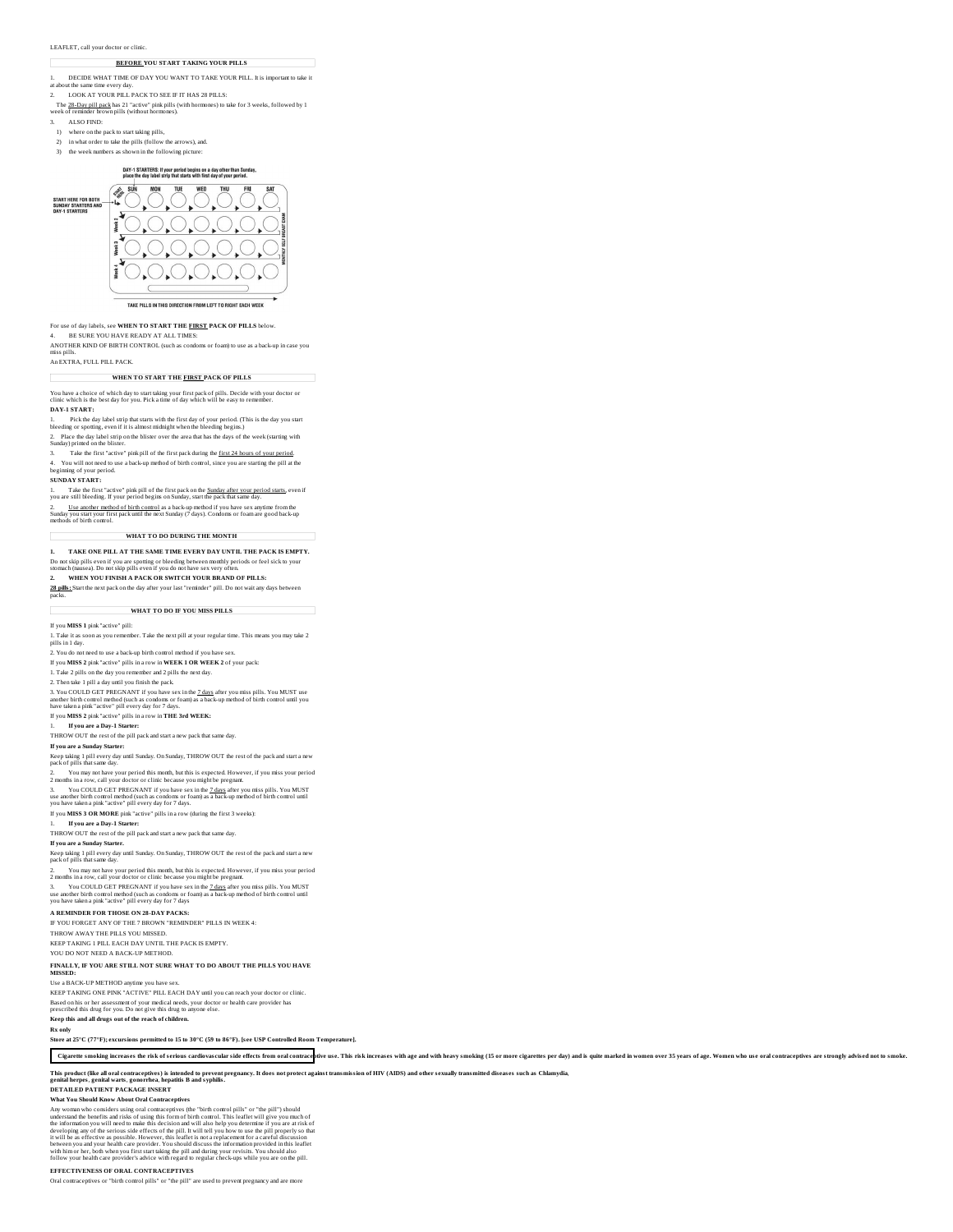ingical meth ods of birth control. When they are taken correctly, the cha becoming pregnant is less than 1% (1 pregnancy per 100 women per year of use) when used perfectly,<br>without missing any pills. Typical failure rates are actually 3% per year. The chance of becoming preg<br>nant increases with

ison, typical failure rates for other methods of birth control during the first year of use are as In compared

| Implant: < 1%                   | Male sterilization: <1%   |
|---------------------------------|---------------------------|
| Injection: <1%                  | Cervical Cap: 20 to 40%   |
| $ID: <1$ to $2\%$               | Condomalone (male): 14%   |
| Diaphragm with spermicides: 20% | Condomalone (female): 21% |
| Spermicides alone: 26%          | Periodic abstinence: 25%  |
| Vaginal Sponge: 20 to 40%       | Withdrawal: 19%.          |
| Female sterilization: <1%       | No method: 85%            |

## **WHO SHOULD NOT TAKE ORAL CONTRACEPTIVES**

# Cigarette smoking increases the risk of serious cardiovascular side effects from oral<br>contraceptive use. This risk increases with age and with heavy smoking (15 or more<br>cigarettes per day) and is quite marked in women over

**Some women should not us e the pill. For example**,

- 
- 
- you should not take the pill if you are pregnant or think you may be pregnant.<br>
You should also not use the pill if you have any of the following conditions<br>  $\bullet$ . A history of heart attack or stroke.<br>  $\bullet$  Blood clots in
- 
- 
- 
- Known or suspected pregnancy
- Tell your health care provider if you have ever had any of these conditions. Your health care provider<br>can recommend a safer method of birth control.
- **OTHER CONSIDERATIONS BEFORE TAKING ORAL CONTRACEPTIVES**

## Tell your health care provider if you have:<br>• Breast nodules, fibrocystic disease of the breast, an abnormal breast x-ray or mammogram

- Diabetes<br>Elevated cholesterol or triglycerides
- 
- High blood pressure<br>Migraine or other headaches or epilepsy<br>Mental depression<br>Gallbladder, heart or kidney disease
- 
- History of scanty or irregular menstrual periods

Women with any of these conditions should be checked often by their health care provider if they<br>choose to use oral contraceptives. Also, be sure to inform your doctor or health care provider if you<br>smoke or are on any med

## **RISKS OF TAKING ORAL CONTRACEPTIVES**

### **1. Risk of Developing Blood Clots**

Blood clots and blockage of blood vessels are the most serious side effects of taking oral<br>contraceptives; in particular, a clot in the legs can cause thrombophlebitis, and a clot that travels to the<br>lungs can cause a sudd

If you take onal contraceptives and need elective surgery, need to stay in bell for a prolonged illness, or the contract polytoper state of the contract property of the contract property of the contract property of the co

2. Heart Attacks and Strokes<br>color of evening the selection of the color of comparison of the boat points of<br>the boat of the boat parameter of the state of the state of the state<br>in the brand) and angina pectoris and heart

Oral contraceptive users probably have a greater risk than nonusers of having gallbladder disease,<br>although this risk may be related to pills containing high doses of estrogens. **4. Liver Tumors**

In rare cases, oral contraceptives can cause benign but dangerous liver tunnors. These benign liver<br>tumors can rupture and cause fatal internal bleeding. In addition, a possible but not definite association<br>has been found

### **5. Cancer of the Reproductive Organs and Breasts**

There is, at present, no confirmed evidence that oral contraceptive use increases the risk of develop cancer of the reproductive organs. Studies to date of women taking the pill have reported conflictings on whether pill use increases the risk of developing caracer of the breast or cervix. Most of the studies of breast anc doctors.

Some studies have found an increase in the incidence of cancer of the cervix in women who use oral<br>contraceptives. However, this finding may be related to factors other than the use of oral contraceptives.

# **ESTIMATED RISK OF DEATH FROM A BIRTH CONTROL METHOD OR PREGNANCY**

All methods of birth control and pregnancy are associated with a risk of developing certain diseases<br>which may lead to disability or death. An estimate of the number of deaths associated with different<br>methods of birth con

# ANNUAL NUMBER OF BIRTH-RELATED OR METHOD-RELATED DEATHS<br>ASSOCIATED WITH CONTROL OF FERTILITY PER 100,000 NONSTERILE WOMEN, BY<br>FERTILITY CONTROL METHOD ACCORDING TO AGE

| <b>Method of control</b><br>and outcome | 15 to 19 | 20 to 24 | 25 to 29       | 30 to 34       | 35 to 39 | 40 to 44       |
|-----------------------------------------|----------|----------|----------------|----------------|----------|----------------|
| No fertility control<br>methods         | 7.0      | 7.4      | 9.1            | 14.8           | 25.7     | 28.2           |
| Oral contraceptives<br>non-smoker       | 0.3      | 0.5      | 0.9            | 1.9            | 13.8     | 31.6           |
| Oral contraceptives<br>smokers          | 2.2      | 3.4      | 6.6            | 13.5           | 51.1     | 117.2          |
| <b>IUD</b>                              | 0.8      | 0.8      | 1 <sub>0</sub> | 1.0            | 1.4      | 14             |
| Condom                                  | 11       | 16       | 0.7            | 0 <sub>2</sub> | 0.3      | 0 <sub>4</sub> |
| Diaphragm'spermicide                    | 1.9      | 12       | 1.2            | 13             | 22       | 28             |
| Periodic abstinence                     | 2.5      | 1.6      | 1.6            | 1.7            | 2.9      | 3.6            |
| Deaths are birth related                |          |          |                |                |          |                |

Deaths are birth related Deaths are method related

In the above table, the risk of death from any birth control method is less than the risk of child<br>birth, except for ortal contraceptive users over the age of 35 who smoke and pill users over the age of 40<br>event if they d

The suggestion that women over 40 who don't smoke should not take oral contraceptives is based on<br>information from older higher dose pills and on less selective use of pills than is practiced today. An<br>Advisory Committee o

### **WARNING SIGNALS**

If any of these adverse effects occur while you are taking oral contraceptives, call your doctor immediately:<br>• Sharp chest pain, coughing of blood, or sudden shortness of breath (indicating a possible clot in

- the lung)<br>Pain in the calf (indicating a possible clot in the leg)
- 
- 
- 
- 
- 
- 
- Crushing chest pain or heaviers in the chest (finite<br>still engine a possible heart attack) Sudden severe headsche or vorning, dizzines<br>s or fainting,  $\alpha$  disturbances of vision or speech, we<br>alseles, or animores in an ar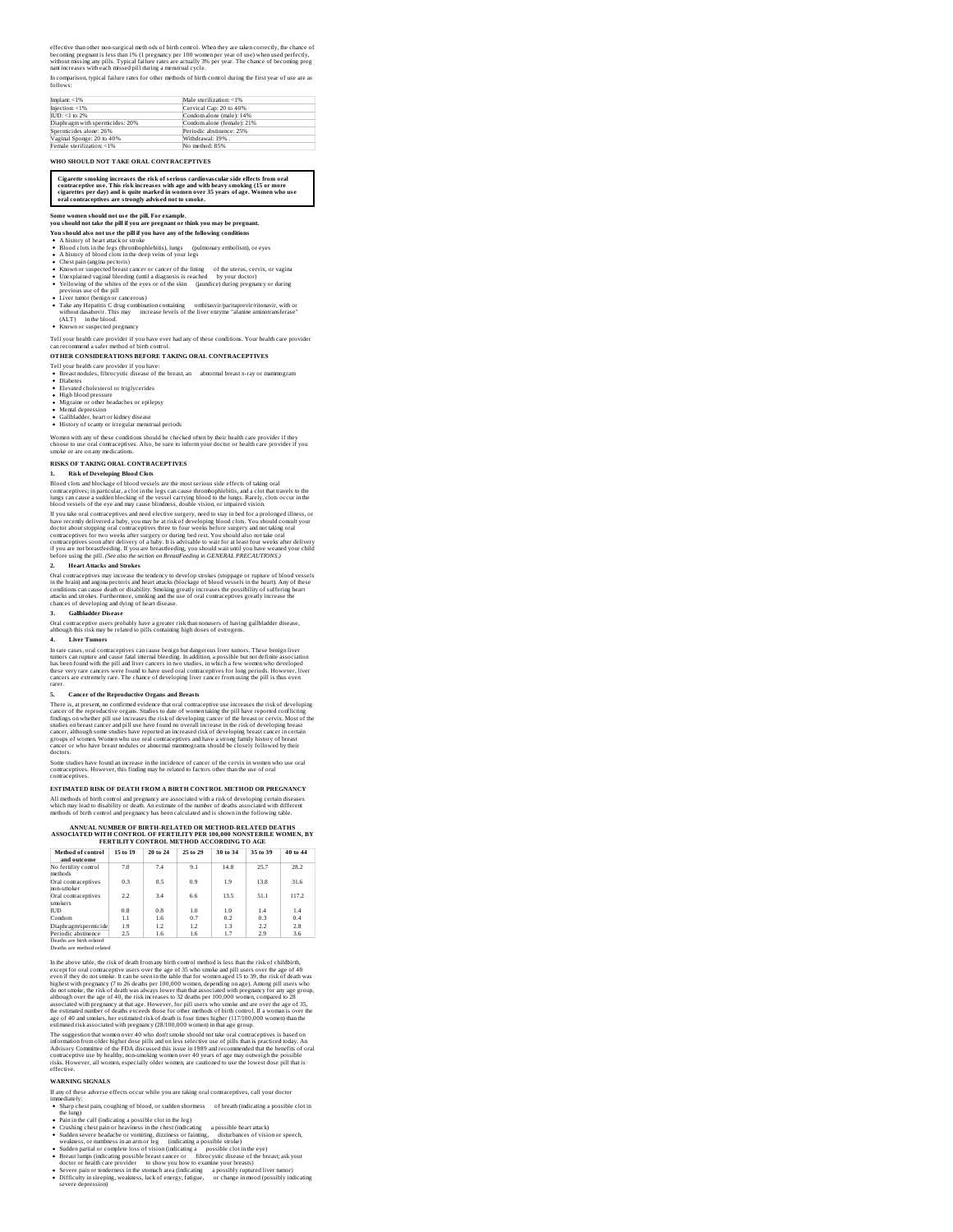Jaundice or a yellowing of the skin or eyeballs, accompanied frequently by fever, fatigue, loss<br>of appetite, dark colored urine, or light colored bowel movements (indicating possible liver<br>problems)

SIDE EFFECTS OF ORAL CONTRACEPTIVES<br>1. Vaginal Bleeding may occur while you are taking the pills. Irregular bleeding may<br>Irregular vaginal bleeding or spoting may occur while you are taking the pills. Irregular bleeding ma

### **2. Contact Lens es**

## If you wear contact lenses and notice a change in vision or an inability to wear your lenses, contact your<br>doctor or health care provider.

3. Fluid Retention<br>Oral contraceptives may cause edema (fluid retention) with swelling of the fingers or ankles and may<br>raise your blood pressure. If you experience fluid retention, contact your doctor or health care<br>provi

## **4. Melasma**

A spotty darkening of the skin is possible, particularly of the face.

**5. Other Side Effects**

Other side effects may include change in appetite, headache, nervousness, depression, dizziness, loss<br>of scalp hair, rash, and vaginal infections. If any of these side effects bother you, call your doctor or health care provider.

### **GENERAL PRECAUTIONS**

## **1. Miss ed Periods and Us e of Oral Contraceptives Before or During Early Pregnancy**

There may be times when you may not menstruate regularly after you have completed taking a cycle of<br>pills. If you have taken your pills regularly and miss one menstrual period, continue taking your pills for<br>plus and you i

There is no conclusive evideere that oral contraceptive use is associated with an increase in birth<br>defects, when taken inadvertently during early pregnancy. Previously, a few studies had reported that<br>oral contraceptives

2. While Breast Feeding, consult your doctor before starting oral contraceptives. Some of the drug will<br>If you are breast feeding, consult your doctor before starting oral contraceptives. Some of the child in the child in

### **3. Laboratory Tests**

If you are scheduled for any laboratory tests, tell your doctor you are taking birth control pills. Certain blood tests may be affected by birth control pills.

## **4. Drug Interactions**

Certain drugs may interacts with birth control pills to make then less effective in preveneing pregnancy<br>or cause an increase in breakthrough bleeding. Such drugs include rifampin; drugs used for epilepsy<br>out has barbitura ®

5. This product (like all oratraceptives) is intended to prevent pregnancy. It does not protect against transmission of HIV (AIDS) and other sexually transmitted diseases such as chlamydia,<br>genital herpes, genital war

┑

## **INSTRUCTIONS TO PATIENT**

**Blister**

The Blisovi Fe 1.5/30 blister has been designed to make oral contraceptive dosing as easy and as<br>convenient as possible. The tablets are arranged in either or four rows of seven tablets each, with the<br>days of the week appe

Each blister contains21 pink tablets and 7 brown tablets. Each **pink** tablet contains 1.5 mg norethindrone acetate and 30 mcg ethinyl estradiol.

Each **brown** tablet contains 75 mg ferrous fumarate, and is intended to help you remember to take the<br>tablets correctly. These brown tablets are not intended to have any health benefit.

### DIRECTIONS

To remove a tablet, press down on it with your thumb or finger. The tablet will drop through the back of<br>the blister. Do not press on the tablet with your thumbnail, fingernail, or any other sharp object.

## HOW TO TAKE THE PILL

Ē **IMPORTANT POINTS TO REMEMBER**

## BEFORE YOU START TAKING YOUR PILLS:

1. BE SURE TO READ THESE DIRECTIONS:

• Before you start taking your pills

• Anytime you are not sure what to do

2. THE RIGHT WAY TO TAKE THE PILL IS TO TAKE ONE PILL EVERY DAY AT THE SAME<br>TIME. If you miss pills you could get pregnant.<br>This includes starting the pack late. The more pills you miss, the more likely you are to get preg

3. MANY WOMEN HAVE SPOTTING OR LIGHT BLEEDING, OR MAY FEEL SICK TO THEIR<br>STOMACH DURING THE FIRST 1-3 PACKS OF PILLS. If you do have spotting or light bleeding or<br>feel sick to your stonach, do not stop taking the pill. The

4. MISSING PILLS CAN ALSO CAUSE SPOTTING OR LIGHT BLEEDING, even when you make up these missed pills. On the days you take 2 pills to make up for missed pills, you could also feel a little

sick to your stomach.<br>IS. IF YOU HAVE VOMITING OR DIARRHEA, for any reason, or IF YOU TAKE SOME<br>MEDICINES, including some antibiotics, your birth control pills may not work as well. Use a back-up<br>birth control method (such

6. IF YOU HAVE TROUBLE REMEMBERING TO TAKE THE PILL, talk to your doctor or clinic about how to make pill-taking easier or about using another method of birth control.

7. IF YOU HAVE ANY QUESTIONS OR ARE UNSURE ABOUT THE INFORMATION IN THIS<br>LEAFLET, call your doctor or clinic.

### Г **BEFORE YOU START TAKING YOUR PILLS**

1. DECIDE WHAT TIME OF DAY YOU WANT TO TAKE YOUR PILL. It is important to take it at about the same time every day.

2. LOOK AT YOUR PILL PACK TO SEE IF IT HAS 28 PILLS:

The <u>28-pill pack</u> has 21 "active" pink pills (with hormones) to take for 3 weeks, followed by 1 week<br>of reminder brown pills (without hormones).<br>3. ALSO FIND:

1) where on the pack to start taking pills

2) in what order to take the pills (follow the arrows), and.

3) see Instructions for Use in the Combination Detailed Patient Labeling and Brief Summary.

## DAY-1 STARTERS: If your period begins on a day other than Sunday<br>place the day label strip that starts with first day of your period.



## For use of day labels, see **WHEN TO START THE FIRST PACK OF PILLS** below. 4. BE SURE YOU HAVE READY AT ALL TIMES:

ANOTHER KIND OF BIRTH CONTROL (such as condoms or foam) to use as a back-up in case you miss pills.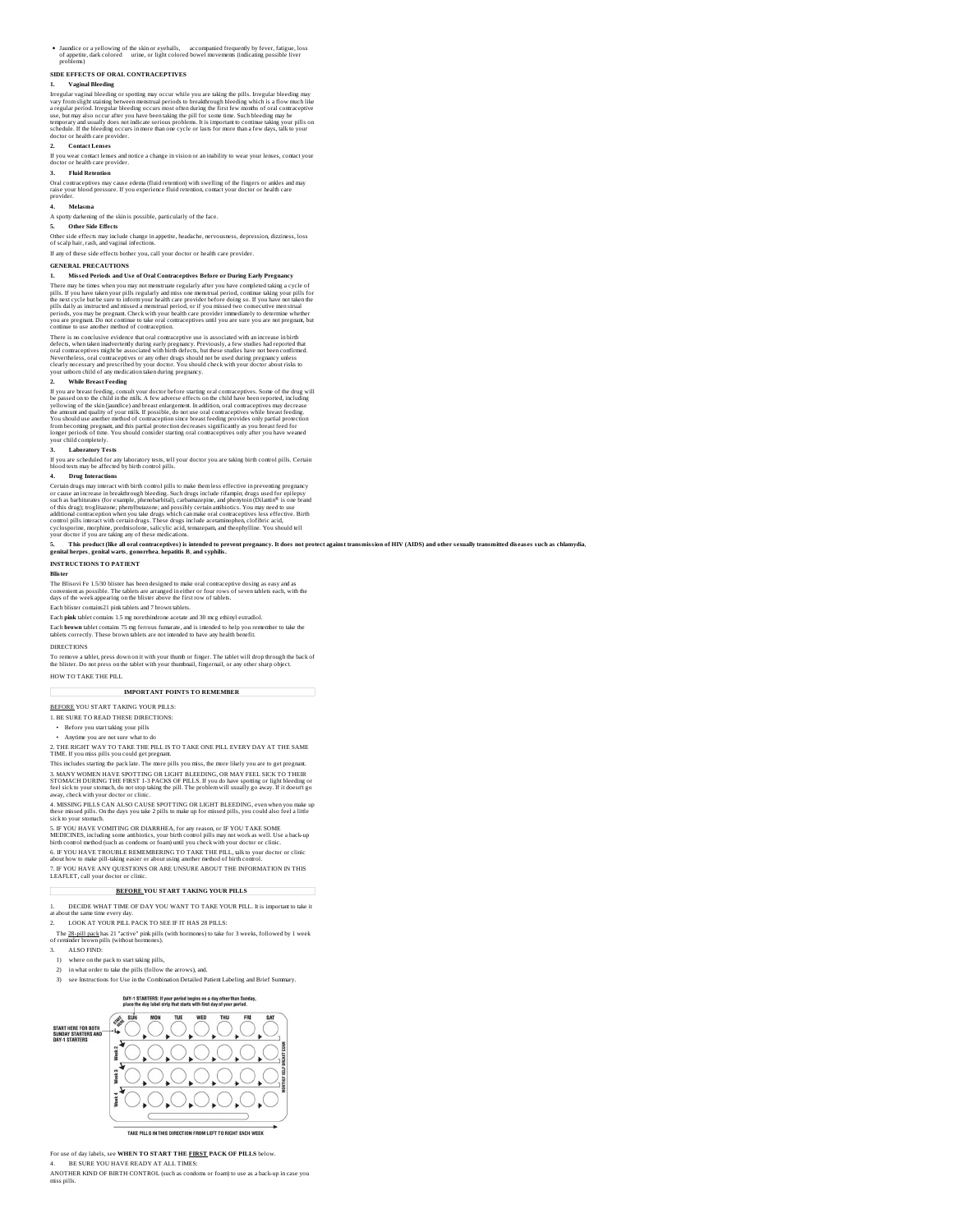### AN EXTRA, FULL PILL PACK.

## **WHEN TO START THE FIRST PACK OF PILLS**

You have a choice of which day to start taking your first pack of pills. Decide with your doctor or<br>clinic which is the best day for you. Pick a time of day which will be easy to remember.

- 
- **DAY -1 START:** 1. Phone that states with the first day of your period. (This is the day so the week sticker that starts with the first day of your start bleeding begins.) the comparing even if it is almost midding twelon
- 
- 

- SUNDAY START:<br>
1. Take the first "active" pink pill of the first pack on the Sunday after your period starts, even if you<br>
are still bleeding. If your period of legiting on Sunday, start the pack that same day.<br>
2. <u>Use a</u>
- 
- Take the first "active" pink pill of the first pack on the Sunday after your period starts , even if you are still bleeding. If your period begins on Sunday start the pack that same day
- are still bleeding. If your period begins on Sunday, start the pack that same day.<br>Use another method of birth control as a back-up method if you have sex anytime from the Sunday<br>you start your first pack until the next Su

### П **WHAT TO DO DURING THE MONTH**

**1. TAKE ONE PILL AT THE SAME TIME EVERY DAY UNTIL THE PACK IS EMPTY.** Do not skip pills even if you are spotting or bleeding between monthly periods or feel sick to your<br>stomach (nausea).

## Do not skip pills even if you do not have sex very often. **2. WHEN YOU FINISH A PACK OR SWITCH YOUR BRAND OF PILLS:**

**28 pills:** Start the next pack on the day after your last "reminder" pill. Do not wait any days between packs.

### Ē **WHAT TO DO IF YOU MISS PILLS**

If you **MISS 1** pink "active" pill:

1. Take it as soon as you remember. Take the next pill at your regular time. This means you may take 2 pills in 1 day.

2. You do not need to use a back-up birth control method if you have sex.

If you **MISS 2** pink "active" pills in a row in **WEEK 1 OR WEEK 2**of your pack: 1. Take 2 pills on the day you remember and 2 pills the next day.

2. Then take 1 pill a day until you finish the pack.<br>3. You COULD GET PREGNANT if you have sex in the <u>7 days</u> after you miss pills. You MUST use<br>another birth control method (such as condoms or foam) as a back-up method o

If you **MISS 2** pink "active" pills in a row in **THE 3rd WEEK:**

**1. If you are a Day-1 Starter:**

THROW OUT the rest of the pill pack and start a new pack that same day. **If you are a Sunday Starter:**

Keep taking 1 pill every day until-Sunday. On Sunday, THROW OUT the rest of the pack and start a new pack of pills that same day. ;

2. You may not have your period this month, but this is expected. However, if you miss your period 2<br>months in a row, call your doctor or clinic because you might be pregnant.

3. You COULD GET PREGNANT if you have sex in the <u>7 days</u> after you miss pills. You MUST use<br>another birth control method (such as condoms or foam) as a back-up method of birth control until you<br>have taken a pink "active"

## If you **MISS 3 OR MORE** pink "active" pills in a row (during the first 3 weeks):

1. **If you are a Day-1 Starter:**

THROW OUT the rest of the pill pack and start a new pack that same day.<br>If you are a Sunday Starter:

**If you are a Sunday Starter:**<br>Keep taking 1 pill every day until Sunday. On Sunday, THROW OUT the rest of the pack and start a new<br>pack of pills that same day.

2. You may not have your period this month, but this is expected. However, if you miss your period 2<br>months in a row, call your doctor or clinic because you might be pregnant.

3. You COULD GET PREGNANT if you have sex in the <u>7 days</u> after you miss pills. You MUST use<br>another birth control method (such as condoms or foam) as a back-up method of birth control until you<br>have taken a pink "active"

A REMINDER FOR THOSE ON 28-DAY PACKS:

IF YOU FORGET ANY OF THE 7 BROWN "REMINDER" PILLS IN WEEK 4:

THROW AWAY THE PILLS YOU MISSED.<br>KEEP TAKING 1 PILL EACH DAY UNTIL THE PACK IS EMPTY.

YOU DO NOT NEED A BACK-UP METHOD.

FINALLY, IF YOU ARE STILL NOT SURE WHAT TO DO ABOUT THE PILLS YOU HAVE MISSED:<br>Use a BACK-UP METHOD anytime you have sex.<br>KEEP TAKING ONE PINK "ACTIVE" PILL EACH DAY until you can reach your doctor or clinic.

## **PREGNANCY DUE TO PILL FAILURE**

The incidence of pill failure resulting in pregnancy is approximately 1% (i.e., one pregnancy per 100<br>women per year) if taken every day as directed, but more typical failure rates are about 3%. If failure<br>does occur, the

**PREGNANCY AFTER STOPPING THE PILL**<br>There may be some delay in becoming pregnant after you stop using oral contraceptives, especially if<br>you had irregular menstrual cycles before you used oral contraceptives. It may be adv

There does not appear to be any increase in birth defects in newborn babies when pregnancy occurs soon after stopping the pill.

## **OVERDOSAGE**

Serious ill effects have not been reported following ingestion of large doses of oral contraceptives by<br>young children. Overdosage may cause nausea and withdrawal bleeding in females. In case of<br>overdosage, contact your he

### **OTHER INFORMATION**

Your health care provider will take a medical and family history and examine you before prescribing<br>for a control contract property and the property of the state of the state of the state of the state of the state of the s

## Do not use the drug for any condition other than the one for which it was prescribed. This drug has<br>been prescribed specifically for you; do not give it to others who may want birth control pills.

**HEALTH BENEFITS FROM ORAL CONTRACEPTIVES**

In addition to preventing pregnancy, use of oral contraceptives may provide certain benefits. They are: Menstrual cycles may become more regular

Blood flow during menstruation may be lighter and less iron may be lost. Therefore, anemia due to iron deficiency is less likely to occur

## Pain or other symptoms during menstruation may be encountered less frequently

Ectopic (tubal) pregnancy may occur less frequently

Noncancerous cysts or lumps in the breast may occur less frequently<br>Acute pelvic inflammatory disease may occur less frequently

Oral contraceptive use may provide some protection against developing two forms of cancer: cancer of the ovaries and cancer of the lining of the uterus.

If you want more information about birth control pills, ask your doctor or pharmacist. They have a more technical leaflet called the "Physician Insert", which you may wish to read.

Remembering to take tablets according to schedule is stressed because of its importance in providing you<br>the greatest degree of protection.

### **MISSED MENSTRUAL PERIODS FOR BOTH DOSAGE REGIMENS**

At times there may be no mentstual period after a cycle of pills . Therefore, if you miss one menstual period but have taken the pills concrete particular period. The period is the metally controlled the particular period

### Periodic Examination:

Your doctor or health care provider will take a complete medical and family history before prescribing<br>oral contraceptives. At that time and about once a year thereafter, he or she will generally examine your<br>blood pressur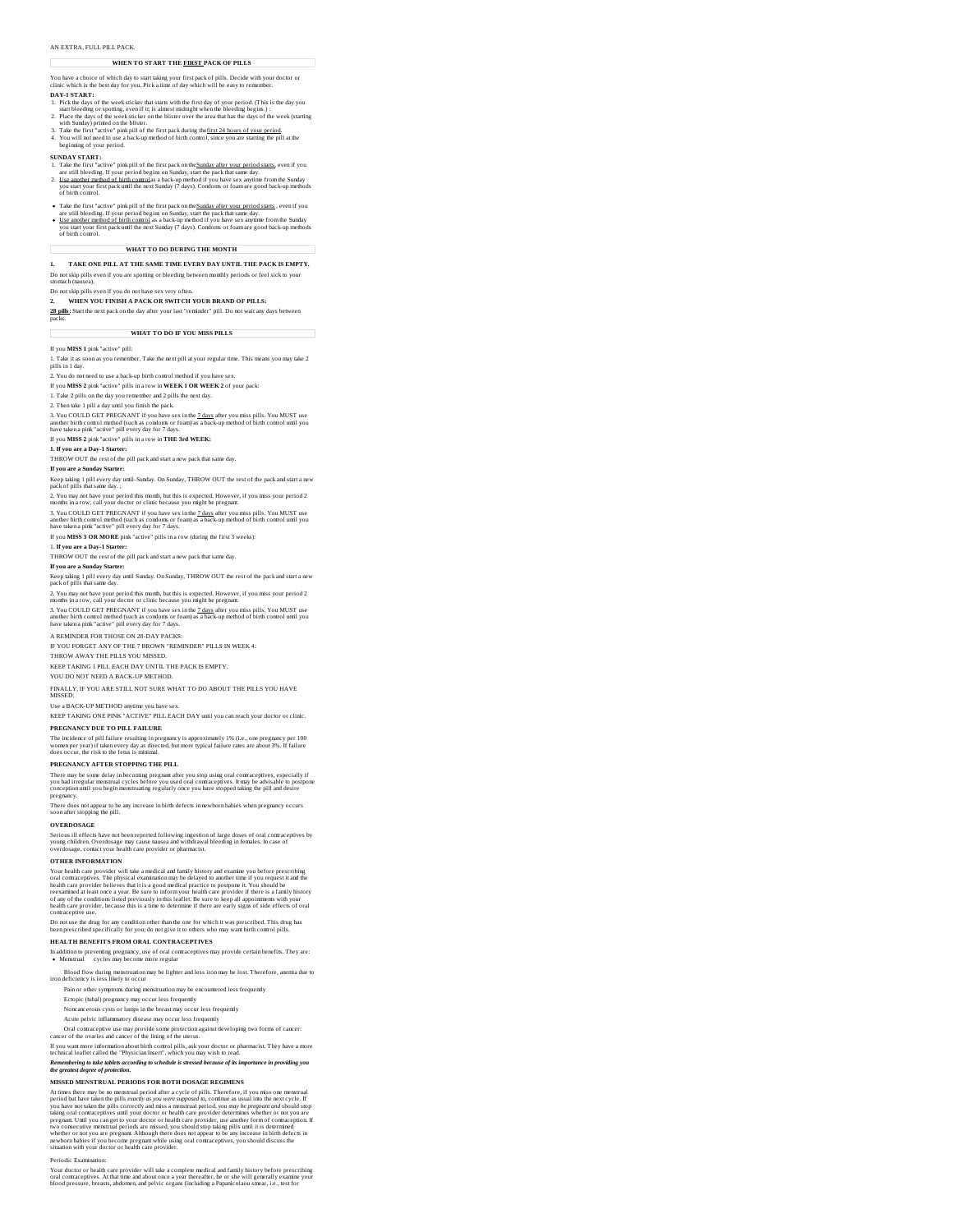cancer).

### **Keep this and all drugs out of the reach of children. Rx only**

ta v.n.y<br>Store at 25°C (77°F); excursions permitted to 15 to 30°C (59 to 86°F). [see USP Controlled Room Temperature].

Blisovi™ Fe 1.5/30 is a trademark of Lupin Pharmaceuticals, Inc.<br>The other brands listed are trademarks of their respective owners and are not trademarks of Lupin<br>Pharmaceuticals, Inc. The makers of these brands are not a

Distributed by: **Lupin Pharmaceuticals**, **Inc.** Baltimore, Maryland 21202

United States Manufactured by:

**Lupin Limited** Pithampur (M.P.) - 454 775 INDIA Revised: August 2019

**PACKAGE LABEL.PRINCIPAL DISPLAY PANEL**

## **Blisovi™ Fe 1.5/30 (norethindrone acetate and ethinyl estradiol tablets USP and ferrous fumarate tablets\*)**

**1.5 mg/0.03 mg** NDC: 68180-866-71

Blister Pack: 28 Tablets Desc: Blisovi Fe 1.5/30

(norethindrone acetate and ethinyl estradiol tablets USP and ferrous fumarate tablets) 1.5 mg/0.03 mg

NDC: 68180-866-71

Blister Pack: 28 Tablets



**Blisovi™ Fe 1.5/30**

**(norethindrone acetate and ethinyl estradiol tablets USP and ferrous fumarate tablets\*) 1.5 mg/0.03 mg** NDC: 68180-866-71

Pouch Pack: 1 Blister of 28 Tablets<br>Desc: Blisovi Fe 1.5/30

(norethindrone acetate and ethinyl estradiol tablets USP and ferrous fumarate tablets) 1.5 mg/0.03 mg

NDC: 68180-866-71

Pouch Pack: 1 Blister of 28 Tablets



### **Blisovi™ Fe 1.5/30**

**(norethindrone acetate and ethinyl estradiol tablets USP and ferrous fumarate tablets\*) 1.5 mg/0.03 mg** NDC: 68180-866-73

Carton: 3 Blister of 28 Tablets Each

Desc: Blisovi Fe 1.5/30

(norethindrone acetate and ethinyl estradiol tablets USP and ferrous fumarate tablets)

1.5 mg/0.03 mg NDC: 68180-866-73

Carton: 3 Blister of 28 Tablets Each